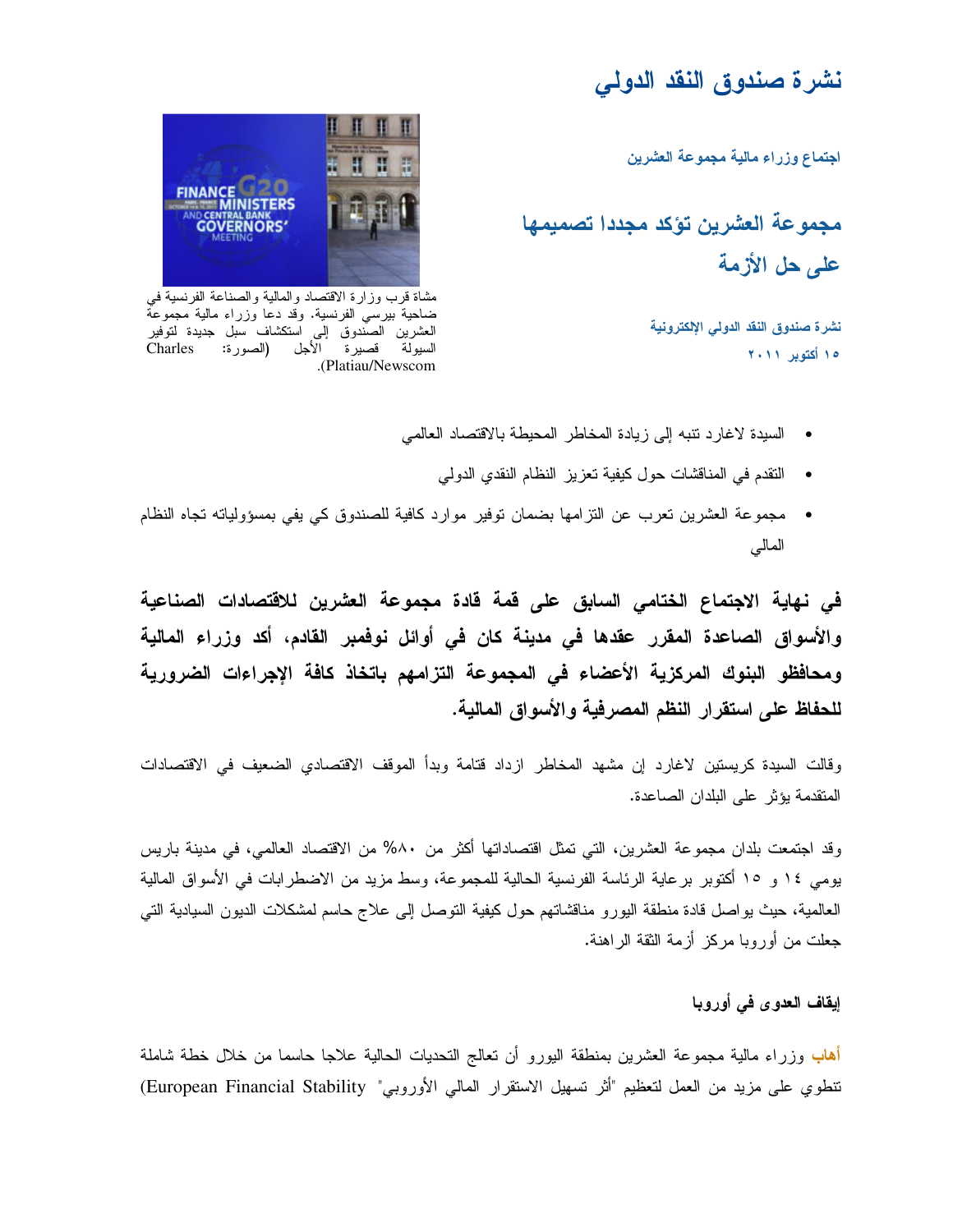("Facility – "EFSF وقد تعهد قادة منطقة اليورو بنتاول الأزمة نتاولا فعالا في الاجتماع القادم للمجلس الأوروبي المقرر عقده في ٢٣ أكتوبر .

وقالت السيدة لاغارد إن ضبط أوضاع المالية العامة بصورة قوية وموثوقة على المدى المتوسط تبعا لظروف كل بلد من البلدان المعنية يمكن أن يؤدي إلى استعادة الثقة وتوفير حيز كاف لزيادة النمو على المدى القصير، مضيفة أنه إذا قامت البلدان بنتفيذ بر امج للتصحيح الاقتصادي يتعين على البلدان الشريكة أن تدعمها.

وأكدت أيضا أهمية تعزيز السيولة المصرفية لتجنب حدوث تخلخل اقتصادي أعمق وتخفيف ضغوط التمويل، وقالت إن هناك حاجة لرؤوس أموال وقائية نحول دون المزيد من الاضطرابات، ونعزز الثقة، ونعيد ندفق الائتمان ـــ وهو ما بؤدي بدوره إلى دعم النمو وتوظيف العمالة.

## تقوية النظام النقدى الدولى

بواصل الصندوق، في إطار برنامج عمله وبالنعاون الوثيق مع مجموعة العشرين، دراسة السبل الكفيلة بنقوية النظام النقدي الدولـي. وقال وزراء مالية مجموعة العشرين فـي بيانـهم إنـهم يتخذون خطوات مـحددة لبنـاء نظـام نقدي دولـي أكثر استقرارًا وصلابة للعمل على معالجة الضغوط الحالية وتشجيع الاستقرار على المدى الأطول.

وحول قضية ا<mark>لتدفقات الرأسمالية</mark>، اتفق أعضاء مجموعة العشرين على طائفة من "النتائج المترابطة" تسترشد بها البلدان في إدارة هذه التدفقات. ففي الأسواق الصاعدة على وجه التحديد، غالبًا ما تتسبب التدفقات الكبيرة والمتقلبة في تفاقم دورات الانتعاش والركود. وقد بدأ الصندوق إعادة النظر فمي هذه القضايا عقب عودة التدفقات إلى اقتصادات الأسواق الصاعدة بعد أن تأثرت بالأزمة العالمية، إذ أعد بحوثًا وتحليلات تنظر بالتفصيل في كيفية استخدام أدوات السياسة المتاحة للبلدان المختلفة، ومنها قبود رأس المال.

كذلك رحب وزراء مجموعة العشرين بمختلف جوانب النحسن الذي تحقق مؤخرا في جودة وفعالية رقابة الصندوق. ويختتم الصندوق دراسة متعمقة لعمله الرقابي وسوف بصدر قريبا نوصيات في عدد من المجالات، بما في ذلك كيفية تحسين قدرته على رصد المخاطر والنتبيه اليها، وضمان المصارحة والمساواة في أعماله الرقابية.

وقد توصل وزراء مجموعة العشرين إلى اتفاق حول مجموعة من المبادئ المشتركة للتعاون بين الصندوق وا**لترتيبات** المالية الإقليمية في آسيا وأوروبا وأمريكا اللاتينية. ويأتي هذا العمل في إطار جهود الصندوق الأوسع نطاقا لتقوية شبكة الأمان المالى العالمي من أجل معالجة مخاطر الأزمة الناشئة عن الروابط المالية والاقتصادية التي نزداد نشابكا بين البلدان و الأسو اق.

وعلى سبيل المساهمة في إيجاد منهج أكثر نتظيما في هذا الخصوص، طلب وزراء مجموعة العشرين إلى الصندوق النظر مجددا في سبل جديدة لتقديم السيولة قصيرة الأجل للبلدان التي تواجه صدمات خارجية، بما فيها الصدمات